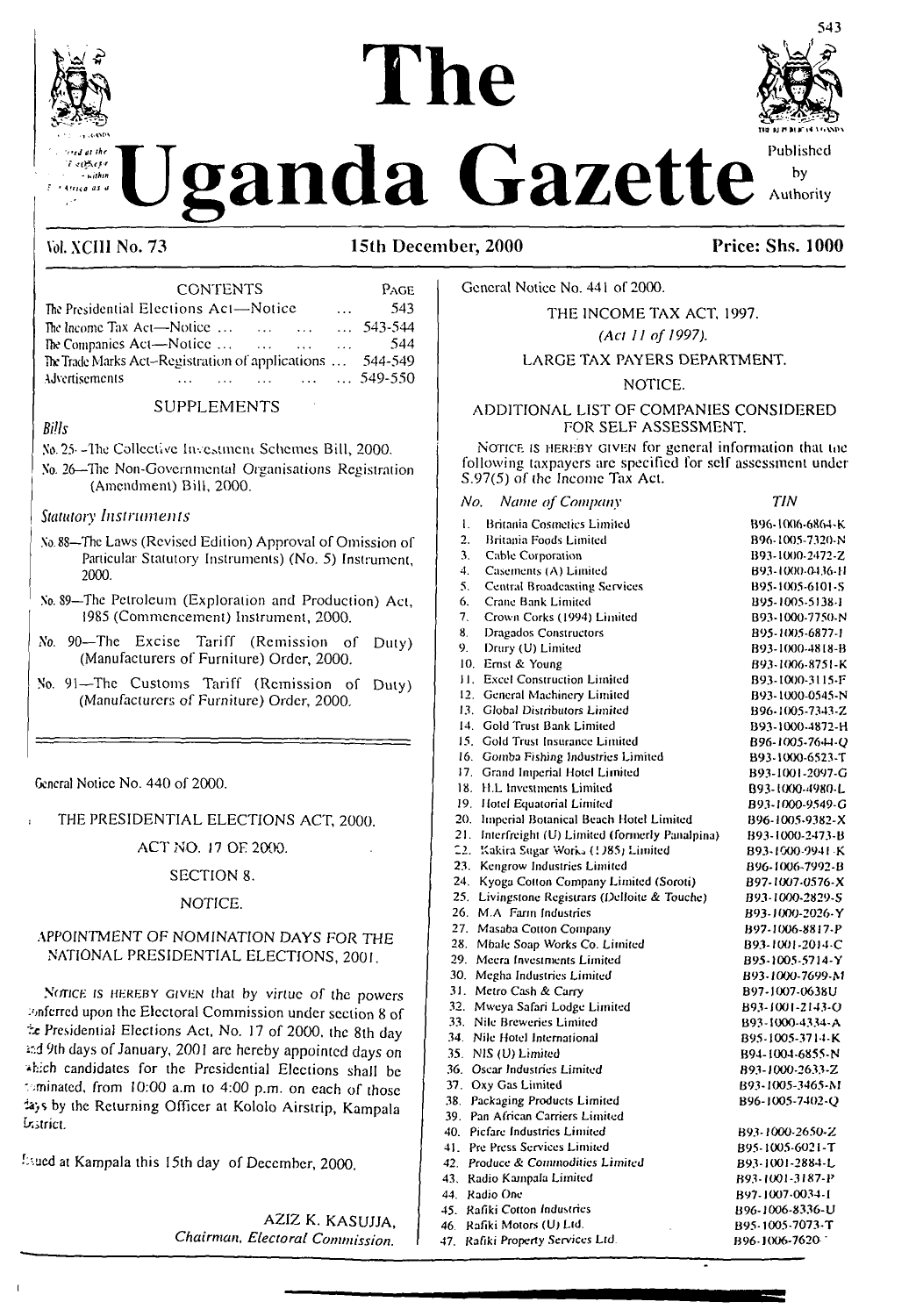48. Rank Nerov (Nerotech Limited)

**B93 1000-0714-M** 

|  | [15TH DECEMBER |  |
|--|----------------|--|
|  |                |  |

APPLICATION NO. 23794 IN PART "A". Class 29.

| DANIO |  |
|-------|--|
|       |  |

 $(53)$ 

 $(21)$ 

 $(52)$ 

# $(59)$

 $(64)$ 

- (57) Nature of goods- Meat. fish. ham: poultry; game. en meats in particular for appetizers; Dried, preserved and/or cooked fruit and vegetables, stewed fruit jan fruit purees, jelly; soups; Canned food essentially made of meat, of fish, of ham, of poultry, and/or of game Prepared. dried. cooked, canned, frozen dishes essentially made of meat, of fish, of ham, of poulty and/or of game. Sweet or savoury appetizers made of fruits or vegetables such as potato, flavoured or natural potato chips, dried fruit mix and allo prepaer oleaginous nuts such as peanuts and cashew nuts. 2 oleaginous products, particularly prepared nuts, hard nuts and nuts such as peanuts, cashew nuts, mizcooked meats as appetizers; Milk, milk powder, gelled flavoured and whipped milk. Milk products namely milky desserts, yoghurts, yoghurt drinks, mousss, creams, dessert creams, fresh cream, butter, chees spreads, cheeses, ripened cheeses, ripened cheeses with mould, unmatured fresh cheeses and cheeses in brine, cottage cheese, fresh cheeses sold either liquid or in paste, plain or flavoured beverages composed mainly of milk or milk products, milky beverages mainly made of milk, milky beverages mainly comprising fruit. Fermented, plain or flavoured milly products. Edible oils, olive oil, edible fats.
- (73) Name of applicant- Compagnie Gervais Danone.
- (77) Address-126-130 Rue Jules Guesde, 92300 Levallois-Perret. France.

(74) C/o Ms. Mugerwa & Masembe Advocates, 3rd Floor. Diamond Trust Building P.O. Box 7166. Kampala.

- (22) Date of filing application-15th November, 2000.
- $(21)$ APPLICATION NO. 23842 IN PART "A".

Class 16.



- (57) Nature of goods-Toilet roll.
- (73) Name of applicant-Busisu Industries Ltd.
- (77) Address- P.O. Box 30663. Kampala.
- $(74)$

 $(59)$ 

 $(64)$ 

 $(52)$ 

(22) Date of filing application-6th December, 2000.

49. Roko Hotel Tororo B93.1001-1090-L 50. Roof Clad (U) Ltd. B93-100-58887-B 51 Sadolin Paints Ltd. B93-1000-0342-X 52. SCOUL (U) Ltd. B93-1001-1968-L 53. Security Group 2000 (formerly Group 4 Security) B93-1000-4705-N Speke Hotel Limited B93-1000-6031-T  $54<sub>1</sub>$ 55. Starlight Communications Ltd B95-1005-2900-C 56 Steel Corporation of East Africa B93-1000-9913-F 57. Steel Rolling Mills Ltd. B93-1000-5586-Z 58. Sukari Sugar Ltd. B94-1003-9985-L 59. The Monitor Publications B93-1000-9516-R 60. Tororo Cement Industries 995-1005-7200-C 61. Tororo Steel Works Limited B93-1001-1073-L B93-1000-6946-Z 62. Tourist Hotel 63. Trans Africa Bank B95-1005-5231-Z 64. Transami (U) Limited B93-1001-0888-F 65. Translink (U) Limited B93-1000-9321-A 66. Uganda Baati Limited B93-1000-0392-M 67. Uganda Bandag Limited B93-1000-4779-Q 68 Uganda Bata Shoe Company Limited B93-1000-0465-O B93-1000-0299-V 69. Uganda Fishnet Manufacturers Limited 70 Ugasa) Kler (Jeduster Limited E95-1005-6971 V 71. Uganda Pharmaceuticals Limited B93-1000-1453-O 72. United Forex Bureau Limited B93-1000-9362-O 73. Visa Plastic Limited B95-1005-3282-C 74. WBS Limited B98-1007-1012-F 75. Wilken Communication B93-1000-0632-J Kampala HEAD LEGAL SERVICES. 23rd November, 2000. Uganda Revenue Authority.

General Notice No. 442 of 2000. THE COMPANIES ACT, 1964. (Cap. 85).

#### NOTICE.

PURSUANT to section 20(3) of the Companies Act, notice is hereby given that Nytil Picfare Limited has by Special Resolution passed on the 2nd day of December, 2000 and with the approval of the Registrar of Companies changed its name to Southern Range Nyanza Limited and that such new name has been entered in my Register.

DATED at Kampala this 8th day of December, 2000.

JOEL COX OJUKO, Assistent Registrar of Companies.

General Notice No. 443 of 2000. THE TRADE MARKS ACT.  $(Cap. 83)$ . NOTICE.

NOTICE IS HEREBY GIVEN that any person who has grounds to oppose the registration of any of the marks advertised herein may within sixty days from the date of this Gazette, lodge a Notice of opposition on Trade Mark Form No. 6 together with a fee of Shs. 4000 in case of National applicants or US\$ 250 in case of Foreign applicants. The period of lodging Notice of opposition may be extended in suitable cases by the Registrar as he thinks fit upon such terms as he may direct. Formal opposition should not be lodged until after reasonable notice has been given by letter to the applicant so that he may have an opportunity to withdraw his application before the expense of opposition proceedings is incurred. Failure to give such notice will be taken into account in considering any application by the opponent for an order for costs if the opposition is uncontested by the applicant. Representations of the marks herein advertised can be inspected at the office of the Registrar of Trade Marks, Parliamentary Buildings, P.O. Box 7151, Kampala.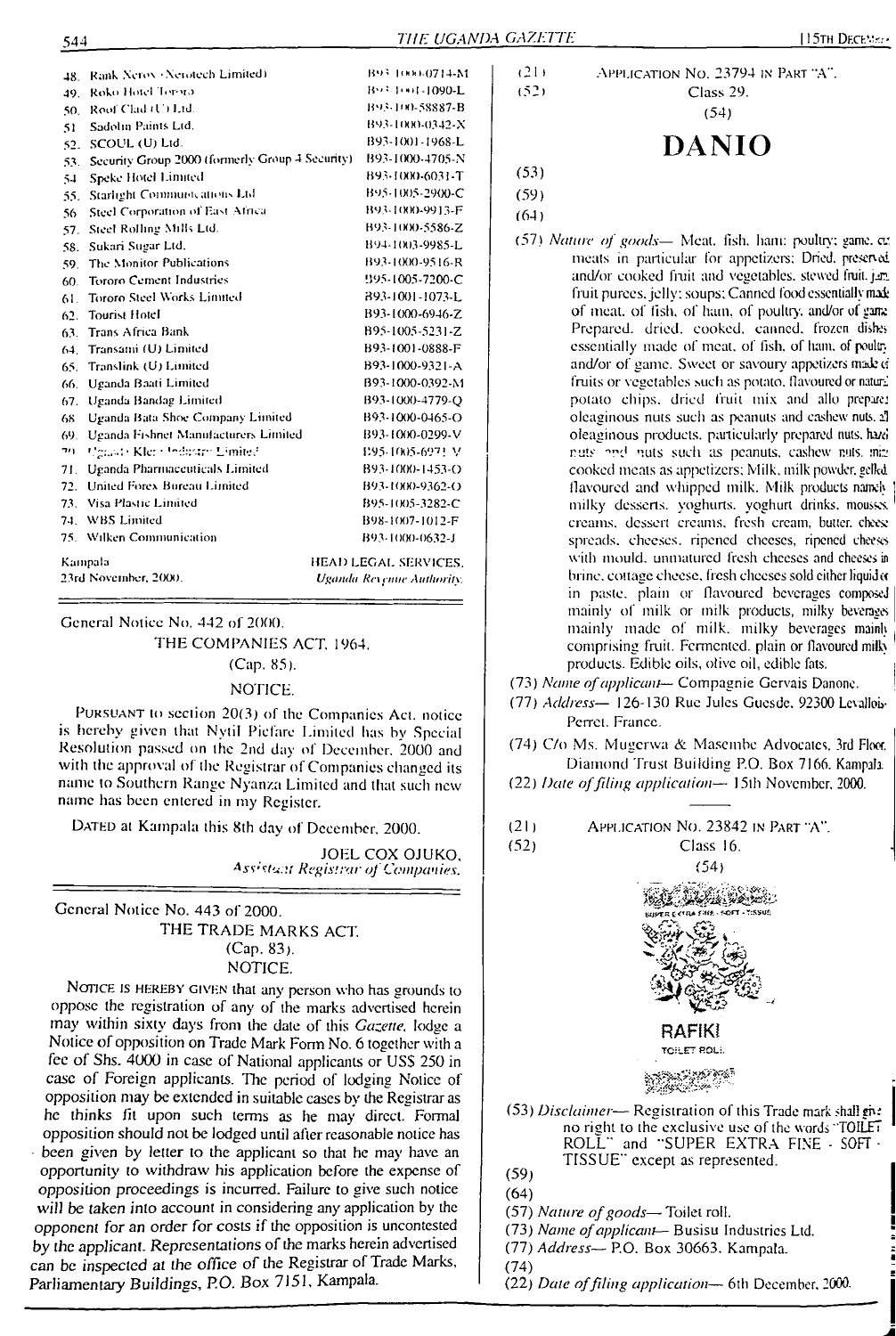



- ■'J'C'n M/s. ^ngp.ndo & Co Advocates. P.O. Rox 6914. Kampala.
- J2) *Date offiling application—* 8lh February, 2000.
- (21) Application No. 231 10 in Part "A".
- (52) Class 30.

<59)  $(4)$ 

(54)

# **M&M'<sup>S</sup> CRISPY**

- (53) *Disclaimer* Registration of this Trade mark shall give no right to the exclusive use of the word "CRISPY" separately and apart from the mark as a whole.
- (59) (64)
- <sup>1</sup>57) *Nature ofgoods—*All goods in class 30.
- <sup>1</sup>73) *Name ofapplicant-* Mars. Incorporated.
- 77)*Address—* 6885, Elm Street. McLean. Virginia, U.S.A.
- .74) C/o M/s. Sengendo & Co. Advocates, P.O. Box 6914, Kampala.
- 22) *Date offiling application—* 9lh March, 2000.

Application No. 23324 in Part "A".  $\mathbb{Z}_2$ : 52) Class 16. : (54)

# CODE RED

- 53) *Disclaimer—*Registration of this Trade mark shall give no right to the exclusive use of the word "RED" separately and apart from the Trade mark as a whole.
- $\mathcal{N}_{I}$
- '4)
- 57j *Nature of goods—*Printed publications; magazines: television, cable, radio and satellite programme listings; entertainment listings and reviews; photographs; stickers; posters; stationery; newspapers.
- *'A) Name ofapplicant*—M-Nct Intclprop Holdings Limited.
- "7/ *Address—* 3rd Floor, Les Cascades, Edith Cavell Street, Port Louis, Mauritius.
- ^4; C/o M/s. Sengendo & Co. Advocates. P.O. Box 6914, Kampala.
- 22) *Date offiling application—<sup>&</sup>gt;* 26th May. 2000.

#### (21) Application No. 23671 in PART "A".<br>
(52) Class 9. Class 9. (54)

# DSTV TOUCH

(53) (59)

- (64)
- (57) *Nature of goods—*Photographic, cinematographic and optical apparatus and instruments; apparatus and instruments for the recording, transmission, broadcasting, reception, storage, display or reproduction of sound, images and data: computers, computer programmes, computer software, computer chips, apparatus and instruments for the encoding and decoding of electrical signals; remote control units; smart cards: encoded cards: aerials; satellite dishes; cables: optical fibres; switches: adapters: connectors; plugs: sockets and outlets; junction boxes; tapes, discs and cartridges all bearing or for the rceordal of data, sound or images, cinematographic films prepared loi exhibition; audio and/or video recordings; multi-media communication, recording, transmission, broadcasting, storage, display, reception and reproduction devices, data processing equipment; computer software and apparatus and instruments for use in connection with the internet; electronic publications; parts (and fittings) for all the aforesaid goods.
- (73) *Name of applicant—* MIH-Nel Interlprop Holdings Limited.
- (77) *Address—* 3rd Floor, Les Cascades. Edith Cavell Street, Portlouis, Mauritius.
- (74) C/o M/s. Sengendo & Co. Advocates, P.O. Box 6914, Kampala.
- (22) *Date offiling application—* 21st September, 2000.

(21) Application No. 23672 in Part "A".

(52) Class 16. (54)

DSTV TOUCH (53)

(59)

(64)

(59) (64)

- (57) *Nature of goods—*Printed publications; magazines; television, cable, radio and satellite programme listings; entertainment listings and reviews; photographs: slickers; posters; stationery; newspapers.
- (73) *Name of applicant—*MIH-Net Intclprop Holdings Limited.
- *(IT) Address—* 3rd Floor. Les Cascades. Edith Cavell Street. Port Louis. Mauritius.
- (74) C/o M/s. Sengendo & Co. Advocates. P.O. Box 6914. Kampala.

(22) *Date offiling application—* 21st September, 2000.

(21) Application No. 23575 in Part "A".

$$
(52) \t\text{Class 5.}
$$

$$
(\mathbf{53}) \qquad \mathbf{F} \mathbf{L} \mathbf{E} \mathbf{M} \mathbf{I} \mathbf{N} \mathbf{G}
$$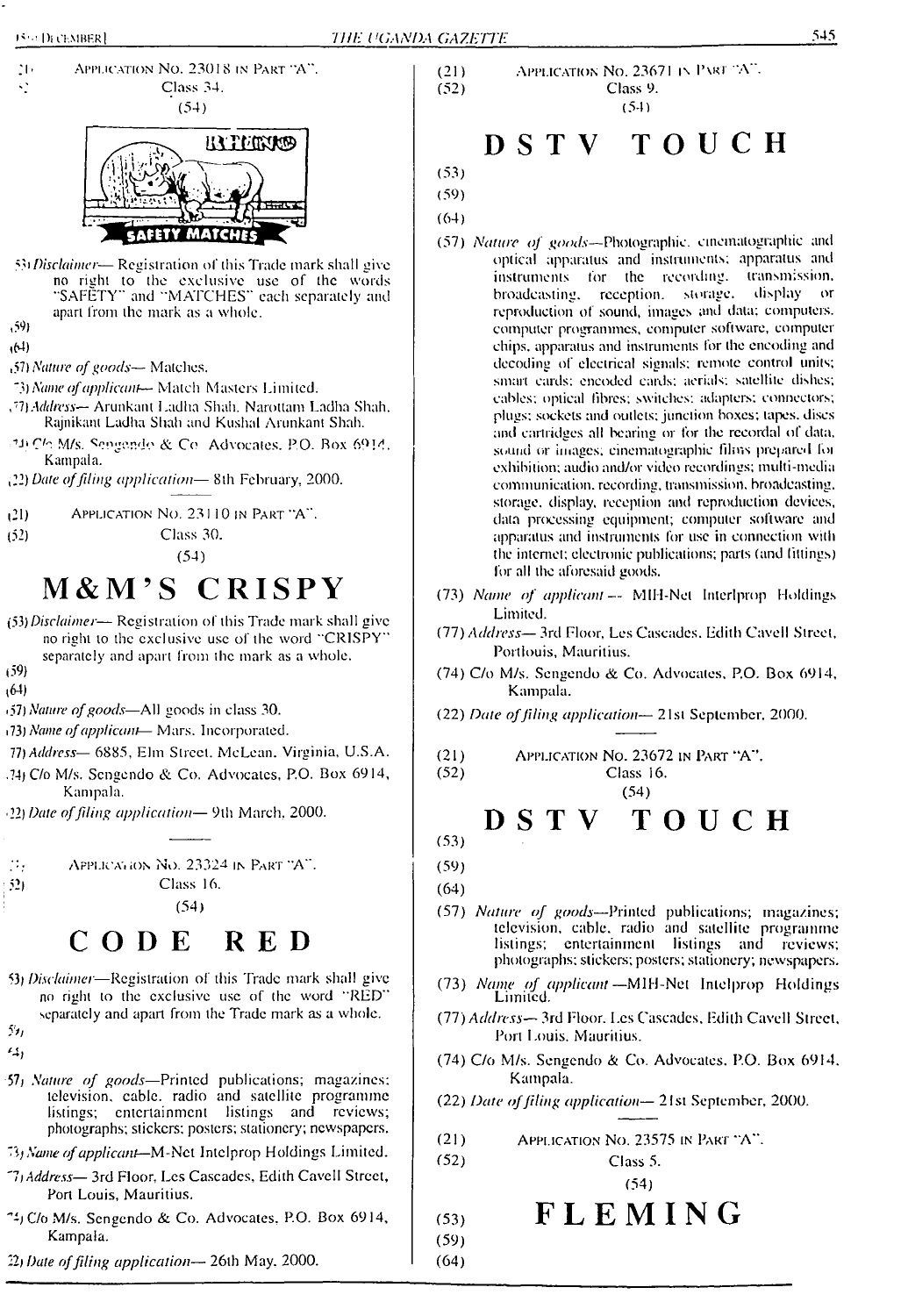- (57) *Nature of goods—* Pharmaceutical and medicinal preparations and substances.
- (73) *Name ofapplicant* Smithklinc Bccham Pic.
- (77) *Address—* New Horizons Court, Brentford, Middlesex TW8 9EP. England.
- (74) C/o M/s. Sengendo & Co. Advocates. P.O. Box 6914. Kampala.
- (22) *Date offiling application—* 24th August. 2000.
- Application No. 23773 in Part "A". (21)
- (52)

Class 9. (54)

# **OptiKeyboard**

- (53)
- (59)
- (64)
- (57) *Nature ofgoods—*Optical, electrotechnical and electronic apparatus and devices (to the extent included in class 9); clectiical devices for'recoiding. emission, transmission, switching, reception, reproduction and processing of sounds, signals characters and/or images; integration of voice, image, text, data, multimedia, full-motion video communications in networks, devices for recording, processing, sending transmission, switching, storage and output of messages, information and data, communications computers, software; optical, electrotechnical and electronic equipment for voice, image, text, data, multimedia and full-motion, video communications in networks, devices for recording, processing, sending, transmission, switching, storage and output of messages, information and data; communications<br>technology, especially for voice data technology, especially for voice data communications, telephones, video phones, voice boxes, dialing devices, domestic telephone systems, private automatic branch exchange; photocopiers, telecommunication networks consisting of exchange and transmission equipment, individual modules and components of such equipment such as power supply units, transmission media as telecommunication cables and optical fibers and pertienl connection elements, wireless transmission media such as infrared and radio communication; parts of all aioremeniioneu apparatus and devices; (to the extent included in class 9); installations composed for a combination of the aforementioned apparatus and devices.
- (73) *Name ofapplicant—* Siemens Aktiengesellschaft.
- (77) *Address—* Wiftelsbacherplatz, 2 Munich, Federal Republic of Germany.
- (74) C/o M/s. Magezi, Ibale & Co. Advocates, P.O. Box 10969, Kampala.
- (22) *Date offiling application*—■ 31st October, 2000.

(21) Application No. 23561 in Part "A".

$$
(52) \t\text{Class } 16.
$$

(54)

# **ALLSECUR**

- (53)
- (59)
- (64)
- (57) *Nature ofgoods—* Primed matter, books and periodicals.
- (73) *Name ofapplicant* Allianz Aktiengcsllschaft.
- (77) *Address—* Kocniginstrassc 2S 80802 Munchen Germany.
- (74) C/o M/s. Sengendo & Co. Advocates. P.O. Box 6914. Kampala.
- (22) *Date offiling application—* 17th August. 2000.
- (21) Application No. 23065 in Part "A".

(52) Class 26. (54)

# **BLACK & BEAUTY**

- (53)
- (59)
- (64)

(52)

- (57) *Nature of goods—* Hair additions and all items under class 26.
- (73) *Name ofapplicant—* Stripes Industries Limited
- (77) *Address—* Lunga Lunga Road, P.O. Box 30682. , Nairobi. Kenya.
- (74) C/o M/s. Sengendo & Co. Advocates, P.O. Box 6914. Kampala.
- (22) *Date offiling application—* 29th February, 2000.
- (21) Application No. 23856 in Part "A".



Class 16.

- (53) *Disclaimer* Registration of this Trade mark shall give no right to the exclusive use of the letters "S.B." except as represented. Q9)
- (64)
- (57) *Nature of goods—* Pens, papers, adhesive for stationery and all items included in class 16.
- (73) *Name ofapplicant* Ball Pen Co. Ltd.
- (77) *Address—* P.O. Box 8195, Kampala.
- (74)

(52)

- (22) *Date offiling application—* 13th December. 2000.
- (21) Application No. 23253 in Part "A".

Class 16. (54)

# $A$   $I$   $G$

- (53) *Disclaimer—* Registration of this Trade mark shall give no right to the exclusive use of the letter "A", the letter "I" or the letter "G" each separately and apart from the mark..
- (59)

(64)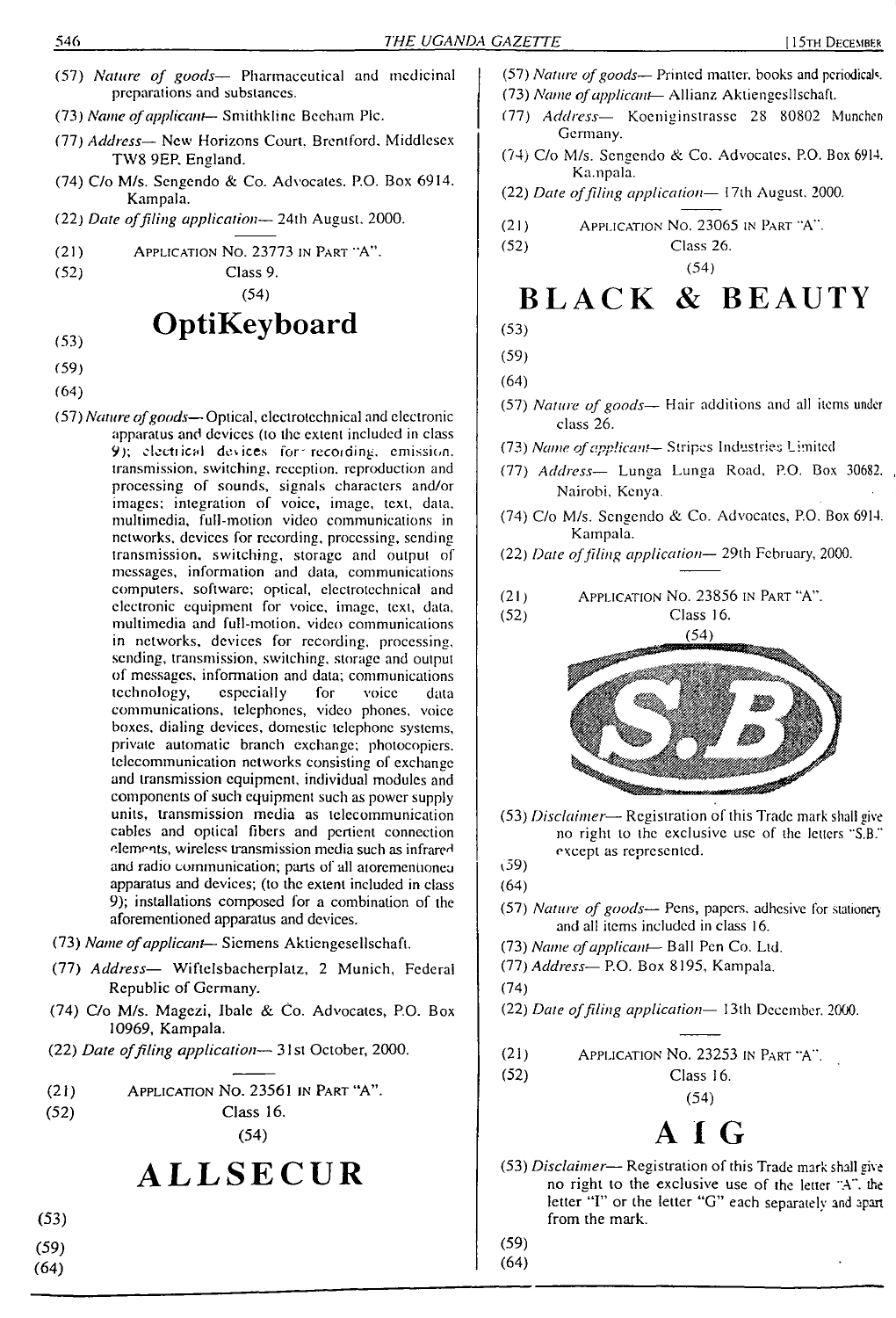DECEMBER]<br>
Stature of goods—Printed matter and paper goods.<br>
Stature of goods—All goods included in class 29.<br>
State of gaplicant—American International Group, Inc.<br>
International Group, Inc.<br>
ITA *Name of applicant*—Nabis <sup>i</sup> *Nature ofgoods—*Printed matter and paper goods. (57) *Nature ofgoods—* All goods included in class 29. *'•» Name ofapplicant—* American International Group. Inc. (73) *Name ofapplicant*— Nabisco, Inc. *"AAddress—* 70 Pine Street. New York. New York 10270, (77) *Address—* 7 Campus Drive, Parsippany, New Jersey 07054-0311, U.S.A. U.S.A. (74) C/o M/s. Scngendo & Co. Advocates, P.O. Box 6914, '•U C/o M/s. Scngendo & Co. Advocates. P.O. Box 6914. Kampala. Kampala. 22<sup>1</sup> *Dale offiling application—* <sup>1</sup> 1th May. 2000. (22) *Date offiling application—* 18th May, 2000. (21) Application No. 23853 in Part "A". 21  $\blacksquare$  Application No. 23843 in Part "A". (52) Class 16. Class 34.  $ELITE$ (54) 93)  $O(2I)$   $\epsilon$  is ank limited : 9) micn N) 57*<sup>1</sup> Nature ofgoods—* Cigarettes, tobacco, tobacco products, smoker's articles. lighters, matches. "3, *Name ofapplicant—* British American Tobacco Uganda. (53) *Disclaimer—* Registration of this Trade mark shall give *") Address—* Plot 69/71 Jinja Road. P.O. Box 7100, no right to the exclusive use of lhe word "BANK" Kampa!a. or of the word "LIMITED" each separately and "4) C/o M/s. Byamugisha & Rwaheru Advocates, P.O. Box apart from the mark as a whole. 9400, Kampala. (59) 22) *Date offiling application—* 8lh December, 2000. (64) (57) *Nature ofgoods—* Goods in class 16. 21) Application No. B 726 in Part "B". (73) *Name ofapplicant—* Orient Bank Limited.  $\sqrt{52}$  Class 2. (77) *Address—* Plot 10 Kampala Road, P.O. Box 3072, (54) Kampala. (74) ClassicFi (22) *Date offiling application—* <sup>1</sup>2lh December, 2000. **Builder's Filla** (21) Application No. 23787 in Part "A". dissing advances, easy to sum (52) Class 29. ine ik Avale was sweek (54) wood & softboards. nail holes, etc (53) *Disclaimer—* Registration of this Trade mark shall give no right to the exclusive use of the phrase "CATERING MARGARINE" except as represented. 9) *Disclaimer*— Registration of this Trade mark shall give (59) no right to the exclusive use of the ordinary English (64) words that appear in the mark, except as (57) *Nature of goods*— Edible oils and fats. represented. (73) *Name ofapplicant—* A.K. Oils and Eats (U) Limited.  $51$ (77) *Address—* Plot M. 30 Mukono Road, P.O. Box 2671, • j*Nature ofgoods—* New paints. Kampala. (74) *'A) Name ofapplicant—* New Mini-Price Hardware (Uganda). (22) *Date offiling application—* 8th November, 2000. *It Address—* C/o. P.O. Box 21, Kampala. ۰., (21) Application No. 23298 in Part "A". *.2} Date offiling application—* 12th December, 2000. (52) Class 30. (54) Application No. 23297 in Part "A". -27 Class 29. *in* **PLANTERS** (54) (53) **PLANTERS** (59) *>>*  $\tilde{\bm{\beta}}_j$ (64)

9 (57) *Nature ofgoods-"* All goods included in class 30.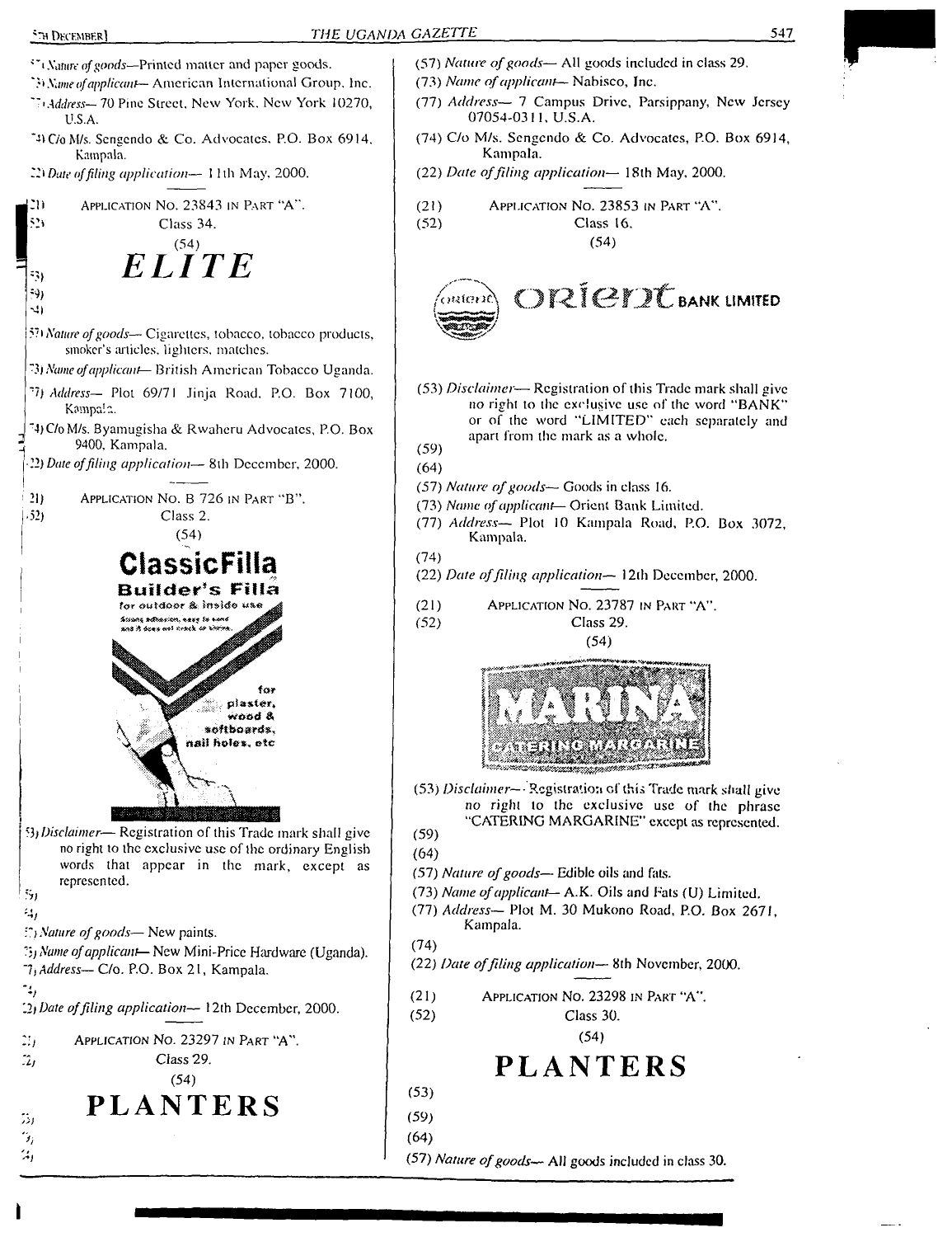

- (74) C/o M/s. Sengendo & Co. Advocates. P.O. Box 6914. Kampala.
- (22) *Date offiling application—* 18th May. 2000.
- (21) Application No. 23788 in Part "A".
- (52) Class 3.



- (53) *Disclaimer—* Registration of this Trade mark shall give no right to lhe exclusive use of lhe words "LIQUID BLEACH" except as represented.
- $(59)$
- (64)
- (57) *Nature of goods—* Bleaching preparations and other substance for laundry use.
- (73) *Name ofapplicant—* A.K. Detergent (U) Ltd.
- (77) *Address—* P.O. Box 2671. Kampala.
- (74)
- (22) *Date offiling application—* 8th November. 2000.
- (21) Application No. 23836 in Part "A". (52) Class 5.

(54)

(53)

- (59)
- (64)
- (57) *Nature ofgoods—* Pharmaceutical products for human use.
- (73) *Name ofapplicant—* Cadila Pharmaceuticals Ltd.
- (77) *Address—* Dholka Ammcbabad. India.
- (74)
- (22) *Date offding application—* 3()th November. 2000.
- (21) Application No. 23834 in Part "A". (52) Class 30.

(54)



(53) *Disclaimer*— Registration of this Trade mark shall give no right to the exclusive use of the words "PASTA" and "SPAGHETTINI" except as represented.

- (57) *Nature of goods*-- Spaghetti and all goods induded class 30. (73) *Name ofapplicant*— N.C. International Limited. (77) *Address—* P.O. Box 7861. Kampala. (74) C/o M/s. Kiboijana. Kakuba Advocates. Kampala. (22) *Date offding application—* 27th Ncwmlxr 2000  $(21)$  Application No. 23294 in PA (52) Class 29. (54) (53) (59) (64) (57) *Nature ofgoods—* All goods included in class 29. (73) *Name ofapplicant*— Nabisco. Inc. (77) *Address—* 7 Campus Drive. Parsippany, New Jersey 07054-031 1. U.S.A. (74) C/o M/s. Sengendo & Co. Advocates. P.O. Box 6914. Kampala. (22) *Date offiling application—* 18th May. 2000. (21) Application No. 23295 in Part "A". (52) Class 30. (54) (53) (59) (64)
- (57) *Nature ofgoods—* All goods included in class 30.
- (73) *Name ofapplicant- -* Nabisco. Inc.
- (77) *Address* 7 Campus Drive, Parsippany. New Jersey 07054-0311. U.S.A.
- (74) C/o M/s. Sengendo & Co. Advocates, P.O. Box 691-. Kampala.
- (22) *Date offiling application—* 18th May. 2000.
- (21) Application No. 23299 in Part "A".

(52) Class 31. (54)

# **PLANTERS**

- (53)
- (59) (64)

(57) *Nature ofgoods—* All goods included in class 31.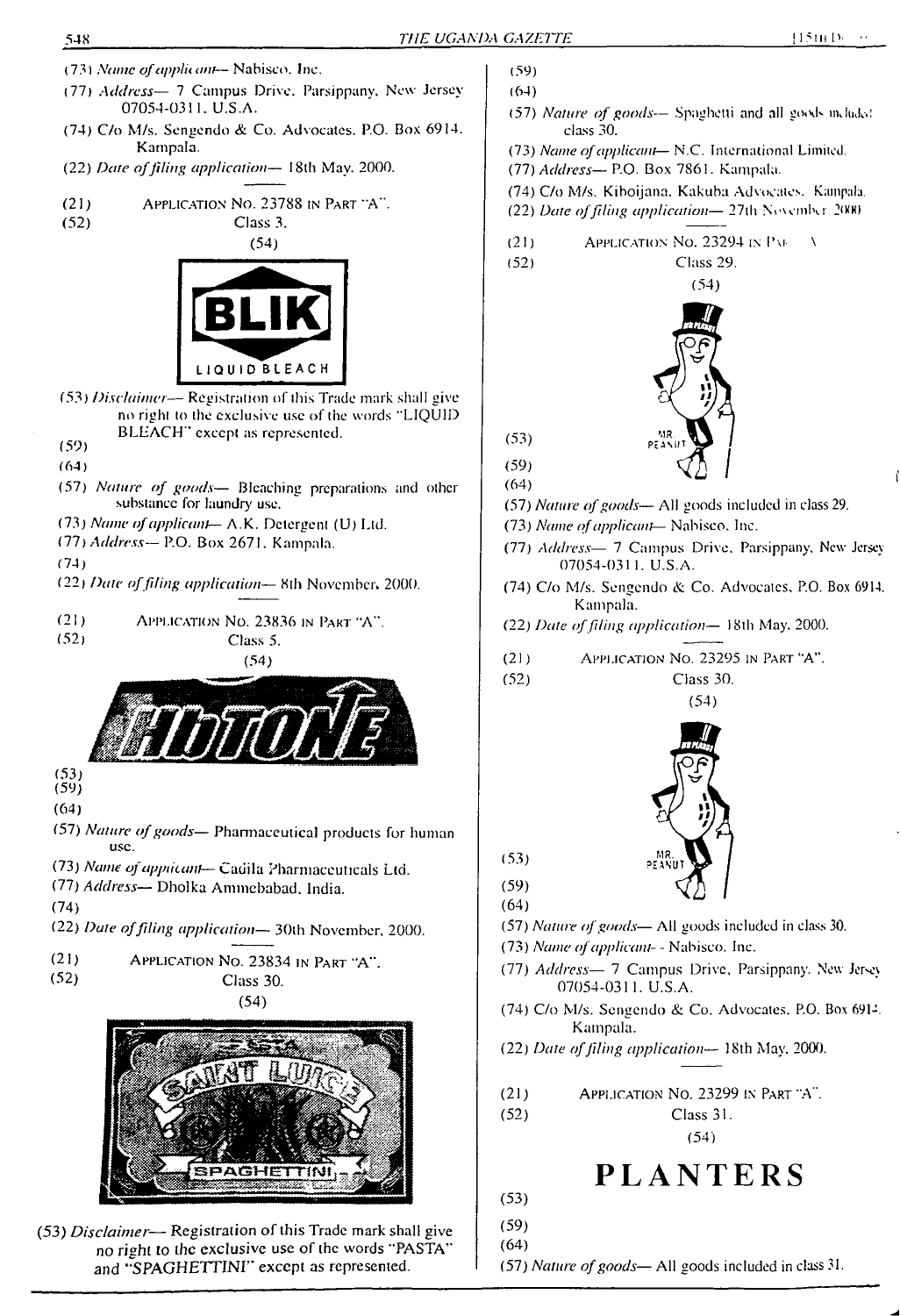#### **'SHI DECEMBER]**

- <sup>73</sup>. Vane of applicant-Nabiseo, Inc.
- Address- 7 Campus Drive, Parsippany, New Jersey 07054-0311. U.S.A.
- 74 C/o M/s. Sengendo & Co. Advocates, P.O. Box 6914. Kampala.
- (22) Date of filing application-18th May, 2000.
- $(21)$ APPLICATION NO. 23296 IN PART "A".  $(52)$ Class 31.



 $(59)$  $(64)$ 

 $(53)$ 

- (57) Nature of goods-All goods included in class 31.
- (73) Name of applicant- Nabisco, Inc.
- (77) Address- 7 Campus Drive, Parsippany. New Jersey 07054-0311, U.S.A.
- (74) C/o M/s. Sengendo & Co. Advocates, P.O. Box 6914. Kampala.
- (22) Date of filing application-18th May, 2000.
- $(21)$ APPLICATION No. 23302 IN PART "A". Class 30.  $(52)$  $(54)$

# WHEAT THINS

 $(53)$ 

- $(59)$  $(64)$
- (51) Nature of goods-Biscuits, cookies and crackers; and all other goods included in class 30.
- (73) Name of applicant-Nabisco, Inc.
- (77) Address-7 Campus Drive, Parsippany, New Jersey 07054-0311, U.S.A.
- 74) C/o M/s. Sengendo & Co. Advocates, P.O. Box 6914, Kampala.

22) Date of filing application-18th May, 2000.

- APPLICATION NO. 23507 IN PART "A".  $21)$
- $(52)$
- Class 5.  $(54)$

# ZERO

- $53<sub>1</sub>$ روي
- $6,4j$
- 57) Nature of goods— Preparations for destroying vermin; fungicides; herbicides.
- (73) Name of applicant- Aventis Environmental Science SA.
- 71) Address- 55 Avenue Rene Cassin. 69009, Lyon. France.
- ~4, C/o M/s. Sengendo & Co. Advocates, P.O. Box 6914, Kampala.
- 12) Date of filing application-2nd August, 2000.



- $(64)$
- (57) Nature of goods- Precious metals and their alloys and goods in precious metals or coated therewith, not included in other classes; jewellery and imitation<br>jewellery, precious and semi-precious stones,<br>horological and chronometric instruments.
- (73) Name of applicant- De Beers Centenary Ag.
- (77) Address- Langensandstrasse 27, 6000 Lucern 14, Switzerland.
- (74) C/o M/s. Sengendo & Co. Advocates, P.O. Box 6914. Kampala.
- (22) Date of filing application-24th August, 2000.
- $(21)$ APPLICATION NO. 22871 IN PART "A".
- $(52)$ Class 16.

 $(51)$ 



 $(59)$  $(64)$ 

 $(53)$ 

- (57) Nature of goods- Printed matter, periodicals, books, brochures. forms manuals, newsletters, stationery; instructional and teaching materials.
- (73) Name of applicant-Fidelity International Limited.
- (77) Address- Pembroke Hall, 42 Crow Lane, Pembroke HM 19, P.O. Box HM 670, Hamilton HMCX Bermuda.
- (74) C/o M/s. Sengendo & Co. Advocates, P.O. Box 6914, Kampala.
- (22) Date of filing application-7th December, 1999.

Kampala, RITA BBANGA-BUKENYA (MRS.). 13th December, 2000. Assistant Registrar of Trade Marks.

# **ADVERTISEMENTS**

THE REGISTRATION OF TITLES ACT, 1964.

(Cap. 205). NOTICE.

ISSUE OF SPECIAL CERTIFICATE OF TITLE.

Kibuga Block 16 Plot 564, Area 0.09 Hectares at Mengo,

NOTICE IS HEREBY GIVEN that after the expiration of one month from the publication hereof. I intend to issue in the names of Albert Mackay Kalula of P.O. Box 14103, Mengo, a special Certificate of Title under the above Block and Plot, the Certificate of Title which was originally issued having been lost.

Kampala. 8th December, 2000.

OPIO ROBERT, for Chief Registrar of Tiri